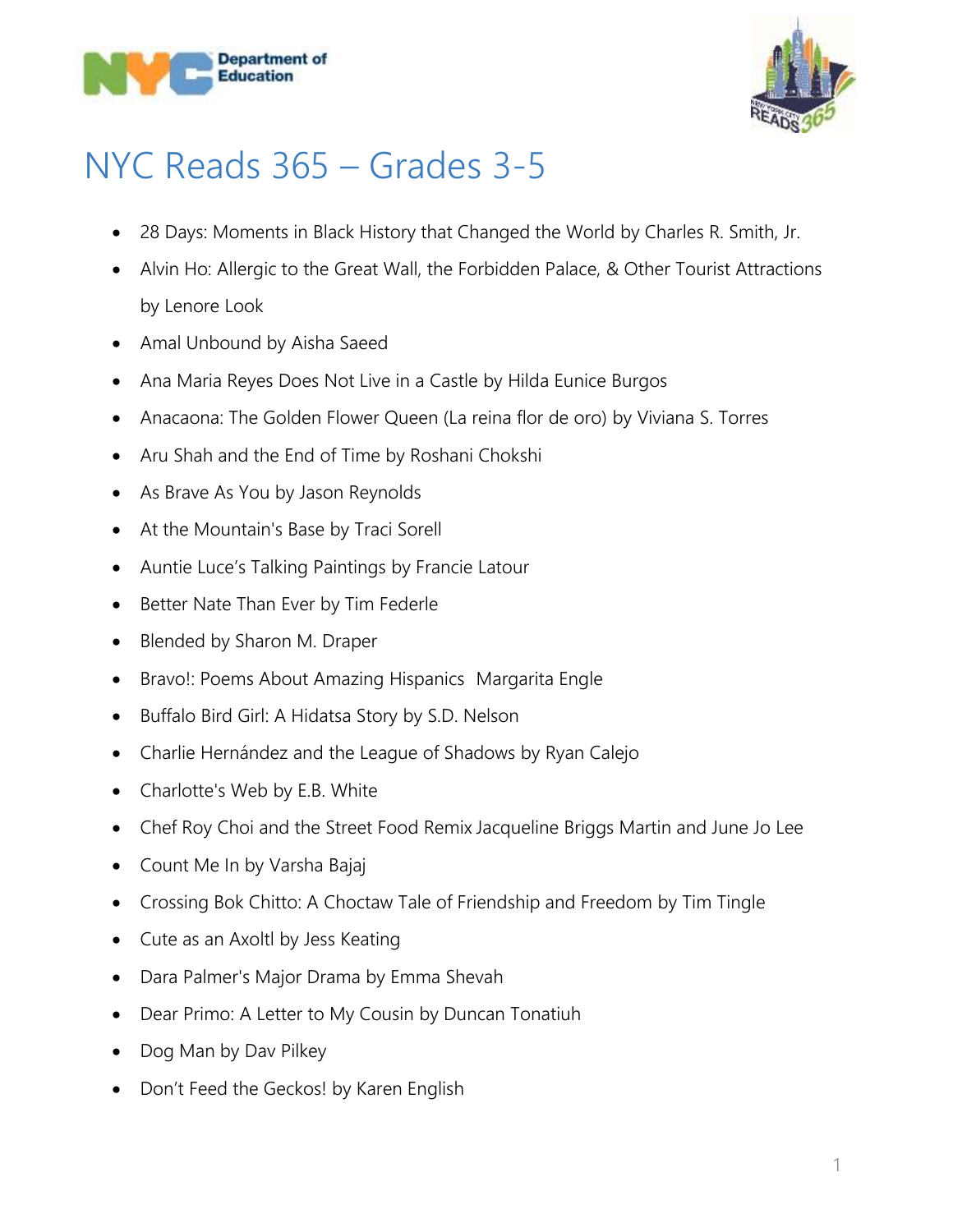- Donovan's Big Day by Lesléa Newman
- Drawn Together by Minh Lê
- Dreamers by Yuyi Morales
- El Deafo by Cece Bell
- Escape from Syria by Samya Kullab
- Finding Langston by Lesa Cline-Ransome
- Germs: Fact and Fiction, Friends and Foes by Lesa Cline-Ransome
- Grand Canyon by Jason Chin
- Hidden Figures: The True Story of Four Black Women and the Space Race by Margot Lee Shetterly
- I Am Jazz by Jessica Herthel & Jazz Jennings
- Indian Shoes by Cynthia Leitich Smith
- Jada Jones: Rock Star by Kelly Starling Lyons
- Jaden Toussaint, The Greatest Episode 1: The Quest for Screen Time by Marti Dumas
- Juana and Lucas by Juana Medina
- Lark and the Dessert Disaster by Natasha Deen
- Love by Matt de la Peña
- Mama's Nightingale: A Story of Immigration and Separation by Edwidge Danticat
- Merci Suarez Changes Gears by Meg Medina
- Muskrat Will Be Swimming by Cheryl Savageau
- My Story, My Dance: Robert Battle's Journey to Alvin Ailey by Lesa Cline-Ransome
- Our House is on Fire: Greta Thunberg's Call to Save the Planet by Jeanette Winter
- Out of My Mind by Sharon M. Draper
- Planting Stories: The Life of Librarian and Storyteller Pura Belpré by Anika Aldamuy Denise
- Poison: Deadly Deeds, Perilous Professions, and Murderous Medicines by Sarah Albee
- Separate Is Never Equal: Sylvia Mendez and Her Family's Fight for Desegregation by Duncan Tonatiuh